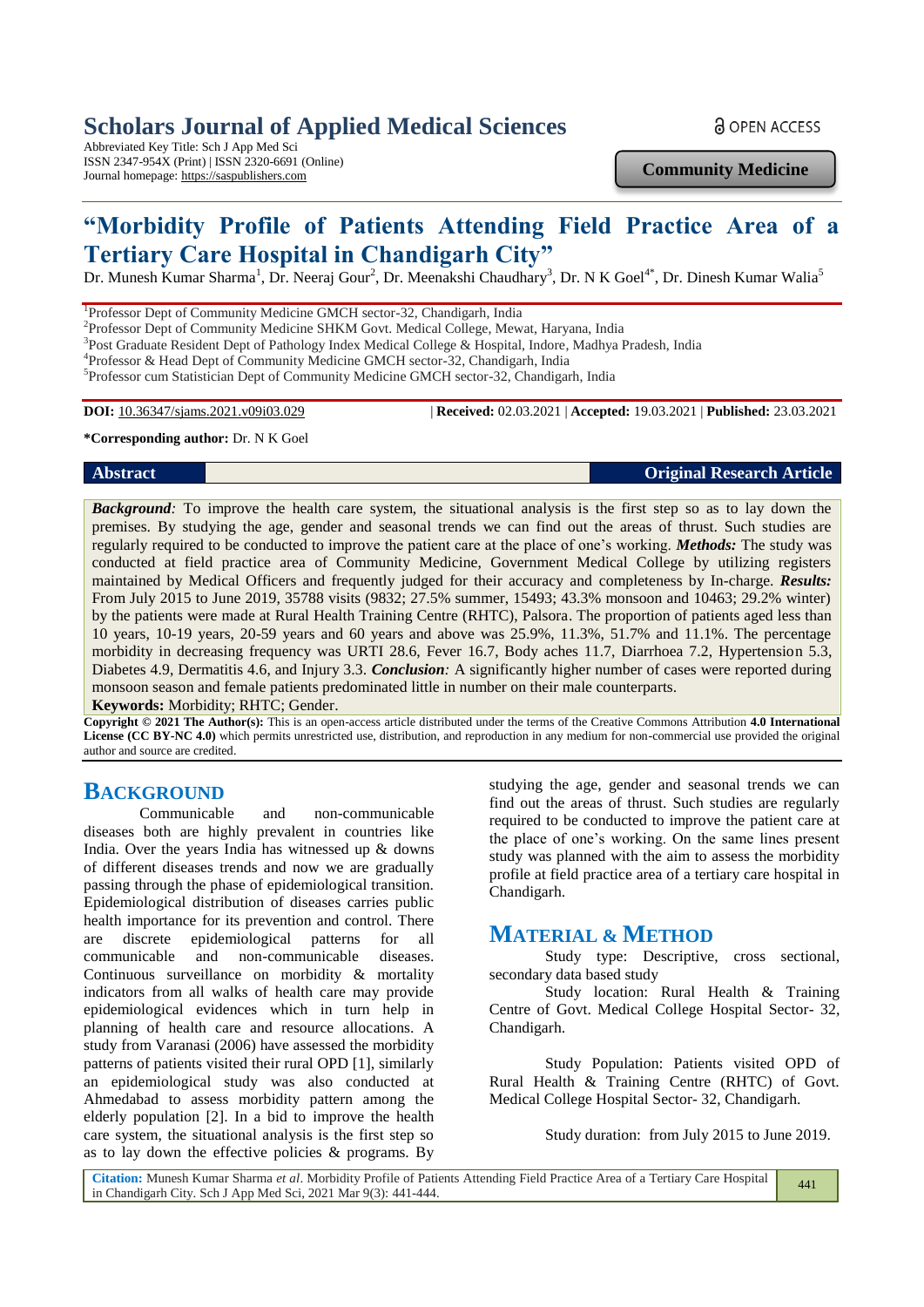Study sample: All the patients visited OPD of Rural Health & Training Centre of Govt. Medical College Hospital Sector- 32, Chandigarh were included in study sample.

Sampling calculation: No method was adopted for sampling calculation as it was a secondary data based study by referring records and registers maintained at RHTC.

Sampling technique: Records of all patients visited the OPD of RHTC was analysed without adopting any technical method of either randomised or non-randomised sampling.

Participant recruitment criteria: as it was a secondary data based study based on already maintained records no as such criteria was adopted for participant recruitment.

Data collection: data was retrieved from patient's records and register maintained at RHTC of GMCH-32 Chandigarh.

Data quality & accuracy: data so collected from records was double checked for verification, accuracy, and completeness. Missed or incomplete data was not taken in final analysis of data.

Bias & errors: as it was a secondary data based study which includes no active selection of study subjects so chances of Random error and selection bias was very less. Though there was a possibility of measurement bias but same was tried to keep it at minimum by double checking of data, training of all

concerned research staff, data cleaning & data mining etc.

Data processing and analysis: data so retrieved was entered in suitable statistical software and analysed using appropriate statistical tests, measuring scales, tables, charts & diagrams.

## **RESULTS**

Present study was conducted using the secondary data of patients maintained at RHTC of GMCH-32 Chandigarh. It was found that out of total patients visited during the study period maximum morbidity in terms of patient load was observed during monsoon season (43.3%) followed by winter  $&$  summer season (Table - 1).

Out all 35788 patients, majority (51.7%) were found in the age group of 20-59 years of age followed by children less than 10 years of age (25.9%) (Table-2).

As far as age & gender wise distribution of patients is concerned female patients (58.46%) has outnumbered the male's patients (41.53%). Majority of male & female patients were in the age group of 20-59 years (42% & 58.56%) followed by less than 10 years of age (32.48% & 21.93%). (P< 0.001) (Table- 3).

Majority of patients were diagnosed with morbidity of Upper Respiratory tract infections (URTI) (28.7%) followed by fever (16.7%) & body aches (11.7%). Non communicable diseases like hypertension & diabetes was diagnosed among 5.3% and 4.9% of patients respectively (Table-4).

| <b>Season</b> | No. of patients | % of Total |
|---------------|-----------------|------------|
| Summer        | 9832            | 27.5       |
| Monsoon       | 15493           | 43.3       |
| Winter        | 10463           | 29.2       |
| All Seasons   | 35788           | 1 በበ       |

#### **Table-1: seasonal distribution of patients visited RHTC**

### **Table-2: Age wise distribution of patients visited RHTC**

| Age (years)  | <b>No. of Patients</b> | % of Total |
|--------------|------------------------|------------|
| Less than 10 | 9269                   | 25.9       |
| $10-19$      | 4044                   | 11.3       |
| 20-59        | 18502                  | 51.7       |
| 60 and above | 3972                   | 11.1       |
| Total        | 35788                  | 1 ( ) ( )  |

#### **Table-3: Age & gender wise distribution of patients visited RHTC**

| Age(years)                                    | <b>Male</b>                 | <b>Female</b>               | <b>Total</b> |
|-----------------------------------------------|-----------------------------|-----------------------------|--------------|
|                                               | $n\left(\frac{0}{0}\right)$ | $n\left(\frac{0}{0}\right)$ |              |
| Less than 10                                  | 4680 (31.48)                | 4589(21.93)                 | 9269         |
| $10-19$                                       | 2032(13.66)                 | 2012(9.61)                  | 4044         |
| 20-59                                         | 6249(42.03)                 | 12253(58.56)                | 18502        |
| 60 and above                                  | 1903(12.80)                 | 2069(9.88)                  | 3972         |
| Total                                         | 14865(41.53)                | 20923 (58.46)               | 35788 (100)  |
| Chi.Sq: $940.40$ P value: $0.000004$ (<0.001) |                             |                             |              |

© 2021 Scholars Journal of Applied Medical Sciences | Published by SAS Publishers, India 442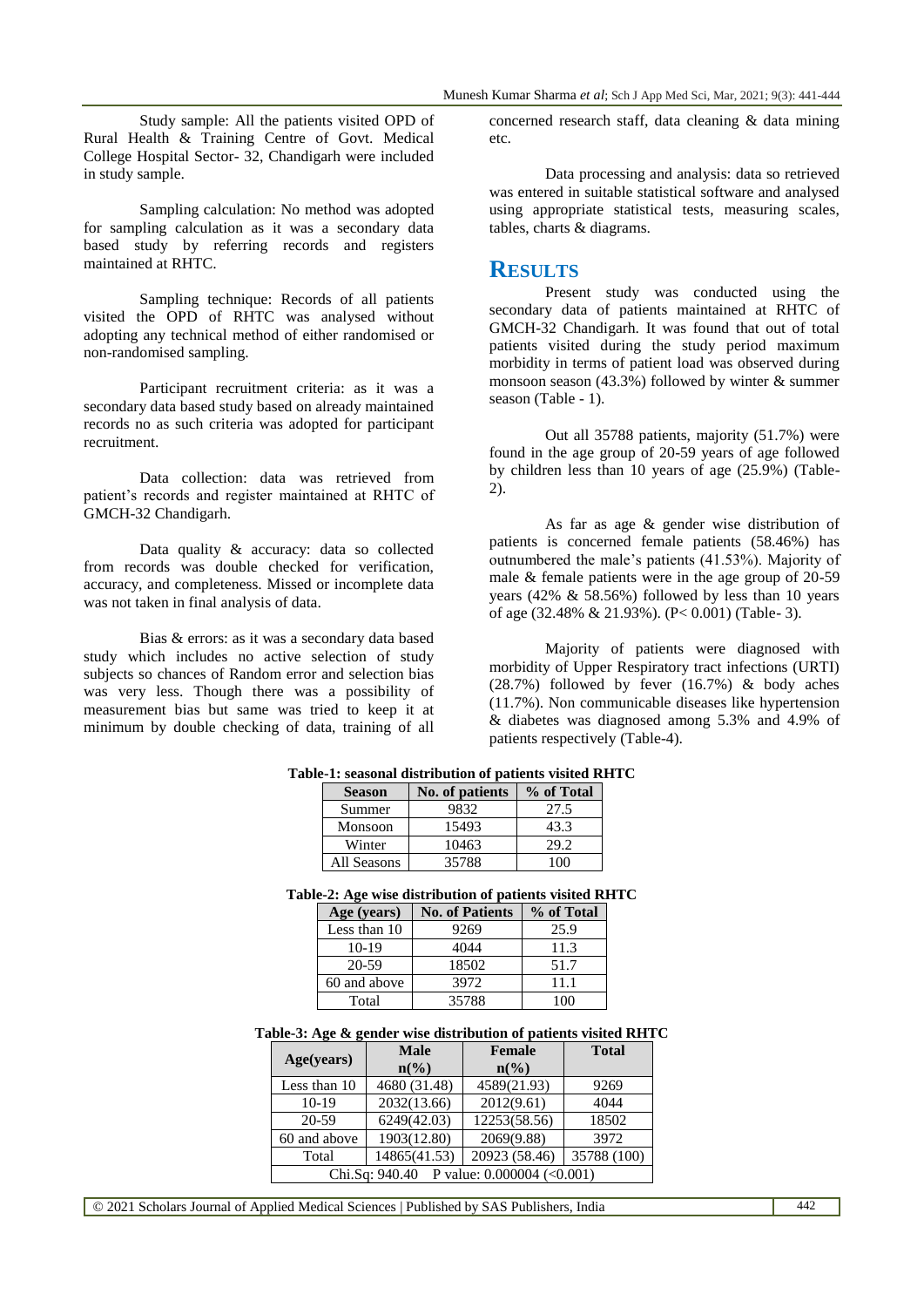| <b>Morbidity</b> | <b>Total No.</b> | % of Total |
|------------------|------------------|------------|
| <b>URTI</b>      | 10271            | 28.7       |
| Fever            | 5977             | 16.7       |
| Body aches       | 4187             | 11.7       |
| Diarrhoea        | 2577             | 7.2        |
| Hypertension     | 1897             | 5.3        |
| <b>Diabetes</b>  | 1754             | 4.9        |
| Dermatitis       | 1646             | 4.6        |
| Injury           | 1181             | 3.3        |
| <b>Arthritis</b> | 1109             | 3.1        |
| <b>Boils</b>     | 895              | 2.5        |
| Anaemia          | 859              | 2.4        |
| <b>Scabies</b>   | 752              | 2.1        |
| Others           | 2684             | 7.4        |
| Total            | 35788            | 100        |

**Table-4: Morbidity wise distribution of patients visited RHTC**

Munesh Kumar Sharma *et al*; Sch J App Med Sci, Mar, 2021; 9(3): 441-444

## **DISCUSSION**

Present study was conducted using the secondary data of patients maintained at RHTC of GMCH-32 Chandigarh. It was found that out of total patients visited during the study period maximum morbidity in terms of patient load was observed during monsoon season. This may be attributed to a wellknown fact about monsoon season that water is logged in the cities especially in ones where poor drainage and sewerage system in place. This logging of water provides favourable conditions for the breeding of different disease vectors including flies & mosquitos. Mathur SM *et al*. found diseases of GIT (gastro intestinal tract) showed an upward trend from May and this pattern lasts till August. Peak for respiratory illness is seen from Nov to Feb. Malaria was more prevalent in Nov to Feb and more or less same was found for S.O.M. (suppurative otitis media). Incidence of eye diseases also rises in the summer months i.e. May to August. Nutritional diseases are more prevalent during May to September and then in December and January, skin diseases and urinary tract infections does not show much variation except that scabies which constitute major problem of skin diseases has a higher incidence during summer months [3].

Majority of registered patients were found in the age group of 20-59 years of age. Mathur SM *et al*. found in their study that patients up to 5 years of age contributed 21.61% of total pateints and that between 5- 15 years 24.52% and this whole pattern was almost conforming to Indian demography i.e. more of young generation, dependent and vulnerable group [3].

Present study found that numbers of patients were bit more in female category than males whereas Mathur *et al.* found vice versa distribution of patients in comparison to present study. They found number of patients were little more in male category than females. This distribution may be attributed to different topography, demography, sampling design, documentation error & random errors [3].

Majority of patients were diagnosed with morbidity of Upper Respiratory tract infections (URTI) followed by fever & body aches. A study by Kansal S *et al*. on morbidity found more or less same pattern in rural community of Eastern U.P. they found Respiratory diseases (18%) as leading morbidity among the patients followed by, Fever  $(15.4\%)$ , GIT diseases  $(11.4\%)$ , Bones and joints problems (11.4%), Skin diseases (6.95%), Eye (4.3%), and Nutritional deficiency diseases (6.8%) respectively [1].

In an another epidemiological study of the morbidity pattern among the elderly population in Ahmedabad they had maximum problem of Locomotor system (48.6%) followed by Respiratory (20.2%), Diabetes (10.6%), Hearing (17.9%), Skin problems  $(3.7\%)$ , Vision problems $(42.7\%)$ , Hypertension $(34.4\%)$ and 3.7% had Psychosocial problems thereof [2].

In a study, "The magnitude of Global problem of Diarrheal diseases revealed that the incidence of Diarrhea (2.6 episode/child per year) was virtually the same as that estimated in 1982. While the global mortality estimate was lower (3.3.million deaths/year) [4, 5].

Hospital based study based on secondary data were some of the limitations of this study. This study can just show the trend of morbidity among patients visited in defined study duration at particular health facility. Findings cannot be extrapolated as prevalence as it was not a community based study in general population.

## **CONCLUSION**

It was a descriptive secondary data based study which showed communicable diseases still add in to predominant burden of morbidities at any health facility. More studies may be conducted in same direction to generate evidences which may eventually